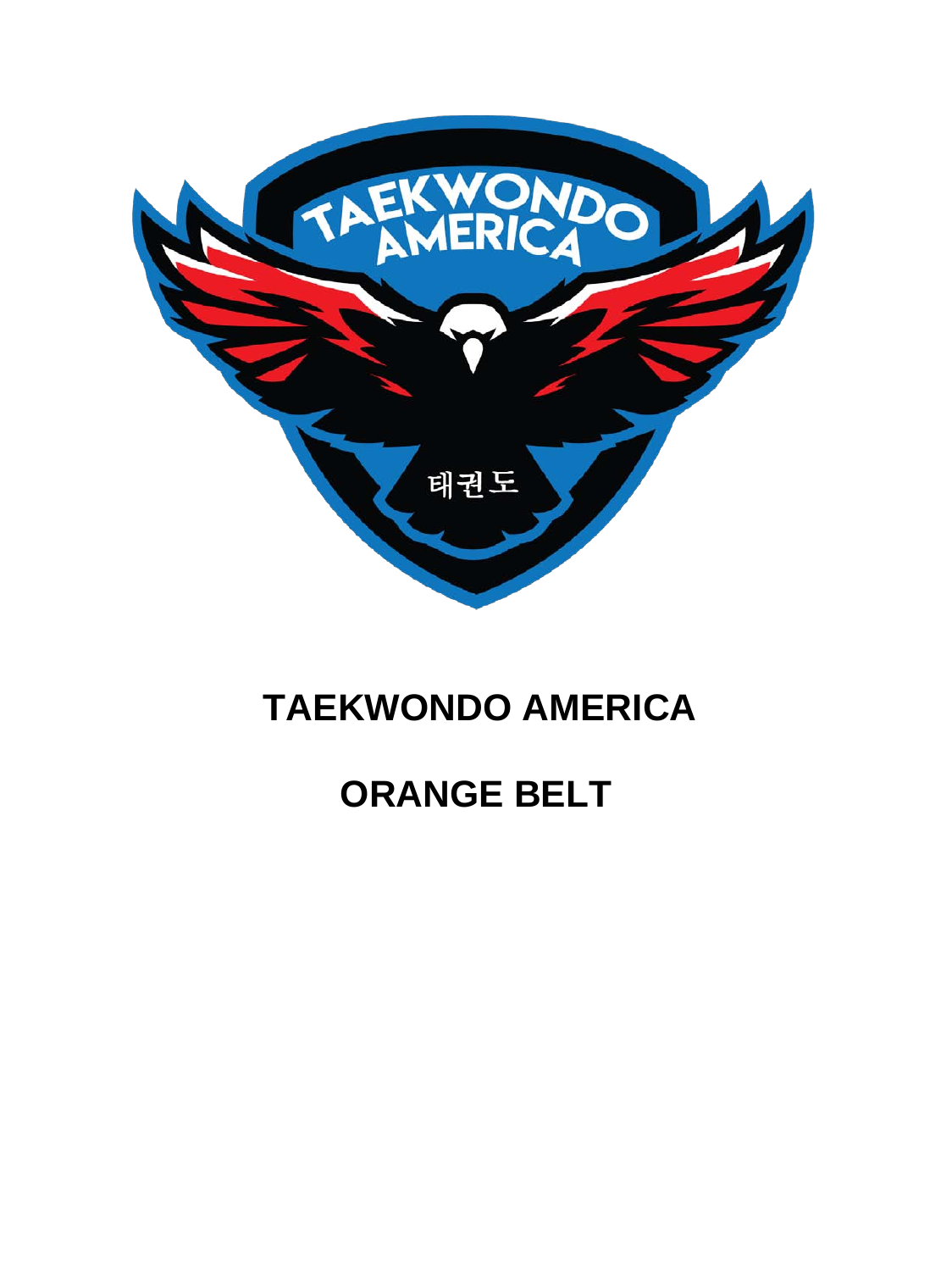# **ORANGE AND SENIOR ORANGE BELT**

### **PATTERN**

#### **DO-SAN**

24 Movements

*Is the pseudonym of the patriot Ahn-Chang-Ho (1876 - 1938). The 24 movements represent his entire life which he devoted to furthering the education of Korea and its independence movement.* Stance A

| 1. Left Outer Forearm Block                | <b>Left Front Stance</b>  |
|--------------------------------------------|---------------------------|
| 2. Right Reverse Punch Middle              | <b>Left Front Stance</b>  |
| 3. Right Outer Forearm Block               | <b>Right Front Stance</b> |
| 4. Left Reverse Punch Middle               | <b>Right Front Stance</b> |
| 5. Left Double Knifehand Block             | <b>Left Back Stance</b>   |
| 6. Right Spearhand Middle (Ki-Hap)         | <b>Right Front Stance</b> |
| - Right Wrist Release                      |                           |
| 7. Left Spinning Backfist                  | <b>Left Front Stance</b>  |
| 8. Right Backfist                          | <b>Right Front Stance</b> |
| 9. Left Outer Forearm Block                | <b>Left Front Stance</b>  |
| 10. Right Reverse Punch Middle             | <b>Left Front Stance</b>  |
| 11. Right Outer Forearm Block              | <b>Right Front Stance</b> |
| 12. Left Reverse Punch Middle              | <b>Right Front Stance</b> |
| 13. Twin Outer Forearm Block               | <b>Left Front Stance</b>  |
| 14. Right Front Kick                       |                           |
| 15. Right Punch Middle                     | <b>Right Front Stance</b> |
| 16. Left Reverse Punch Middle              | <b>Right Front Stance</b> |
| 17. Twin Outer Forearm Block               | <b>Right Front Stance</b> |
| 18. Left Front Kick                        |                           |
| 19. Left Punch Middle                      | <b>Left Front Stance</b>  |
| 20. Right Reverse Punch Middle             | <b>Left Front Stance</b>  |
| 21. Left High Block                        | <b>Left Front Stance</b>  |
| 22. Right High Block                       | <b>Right Front Stance</b> |
| 23. Left Knifehand Strike Middle           | <b>Sitting Stance</b>     |
| 24. Right Knifehand Strike Middle (Ki-Hap) | <b>Sitting Stance</b>     |

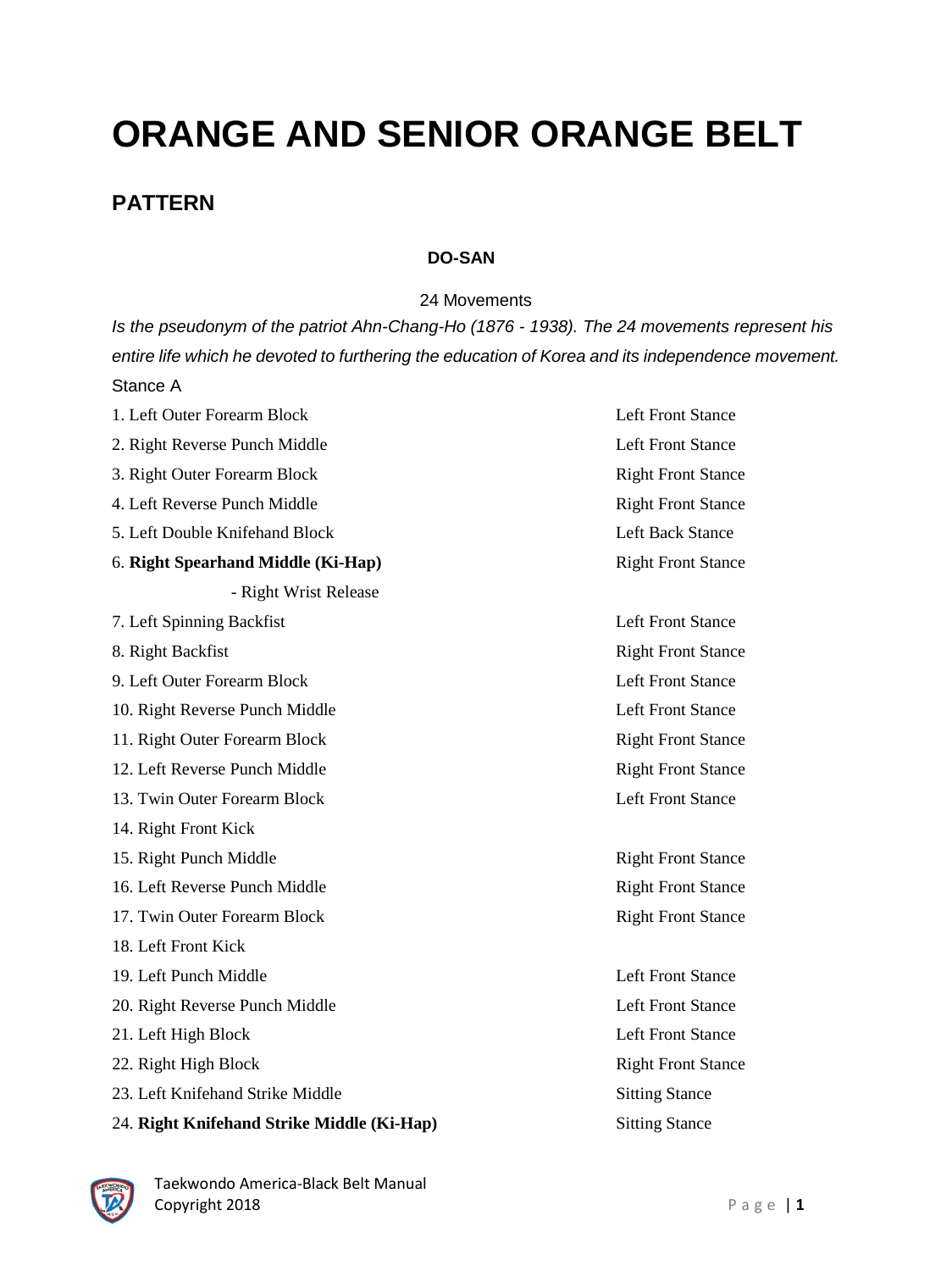## **SPARRING COMBINATIONS**

Taekwondo America uses Sparring Combinations to introduce the principles of free-sparring. It is a controlled method of sparring in which students practice fighting combinations with a moving partner while wearing gear and making light contact. Sparring Combinations encourage students to use a wide variety of fighting techniques. Students develop physical control of these techniques and learn the proper distance from a target that a technique should be executed. Orange belts are required to learn pre-arranged Sparring Combinations as part of their training.

### **BASIC RULES OF SPARRING COMBINATIONS**

- Sparring Combinations should never be attempted without direct supervision of an Instructor and only red, Taekwondo America brand gear may be used. This includes hand gear, foot gear, head gear, shin guards, elbow pads, a mouthpiece and, for men, a groin protector.
- Before each match, the partners should bow and touch gloves. This is a show of respect and courtesy. It also indicates both partners are ready to begin.
- While fighting stances vary greatly, most follow the following principles:
- Hands are up around the chin. This makes blocking techniques to the head much easier.
- Body is turned sideways. This limits the surface area that is exposed to the opponent.
- Light on your feet. This makes it easier to move and evade incoming techniques.
- Eyes on your partner.
- Light contact is acceptable and encouraged. Impact, striking forcefully and which may result in injury, is not allowed and should be immediately addressed by the partners or instructors. If the level of control is exceeded, apologize sincerely and immediately.
- Legal target areas are the chest, above the belt, and the headgear. These areas may be struck with either the hands or feet.
- Striking with the knees or elbows is prohibited (though no sparring combination includes such a move). Any any contact to the throat, face, back or below the belt is strictly prohibited. sweeps, takedowns, grabbing and grappling are also prohibited (though, again, no sparring combination includes such a move).
- Sparring combinations may be stopped at any time by either partner for any reason and is signaled by holding up both their hands.
- Never continue the combination if either partner is injured or can no longer defend themselves.
- At the end of each match, the partners should again bow and touch gloves.

### **RULES OF ENGAGEMENT**

- All basic rules of Sparring and Sparring Combinations should be followed at all times.